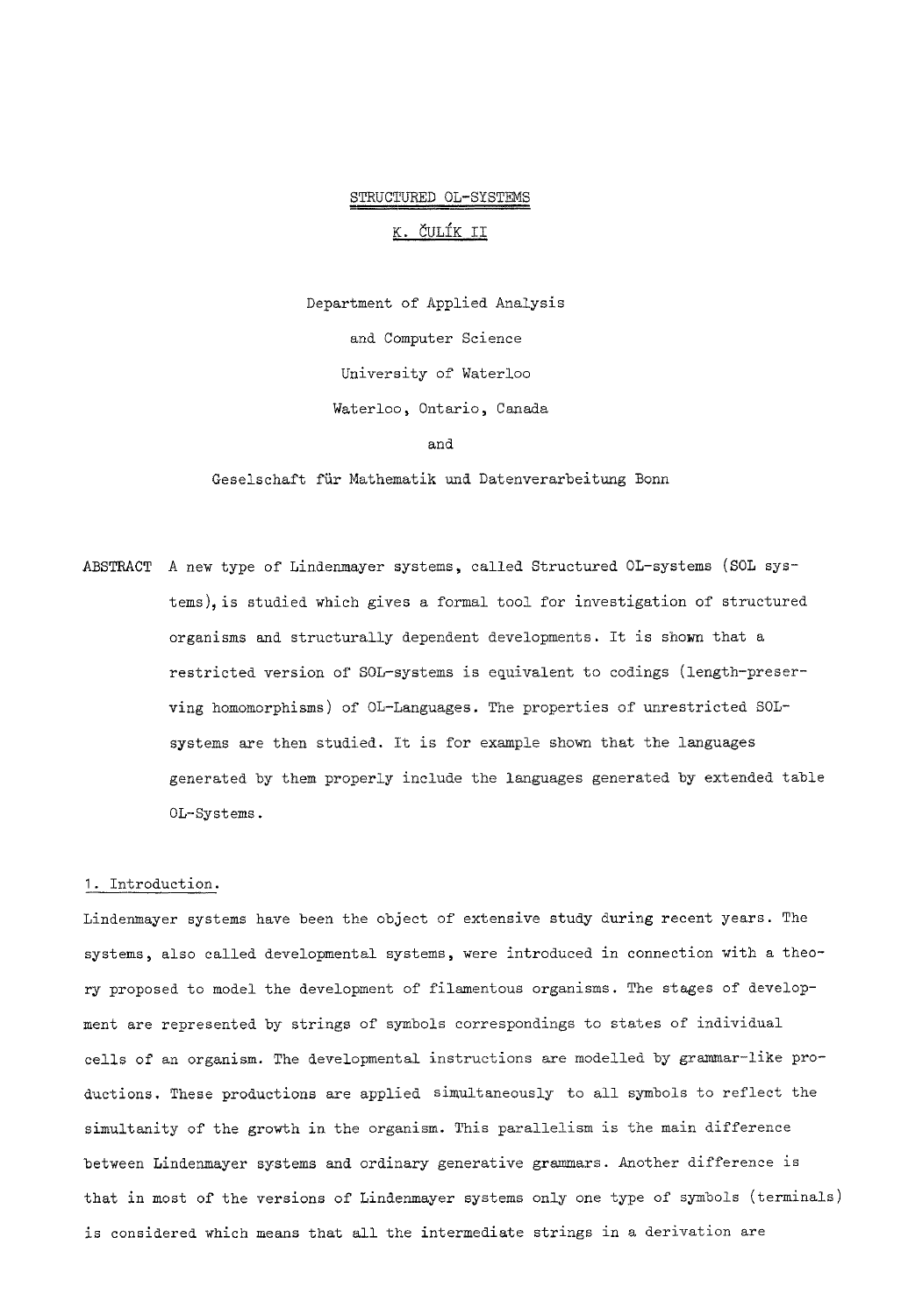strings in the generated language. The simplest type of Lindenmayer systems are the OL-Systems [61] in which every symbols is rewritten independently of its neighbours.

When we compare OL-systems and the corresponding class of grammars, context-free grammars, we see that OL-systems are missing one important feature of context-free grammars, namely they are not structuring the generated strings. A derivation in a context-free grammar can be represented as a derivation-tree which describes the structure of a string with respect to this derivation. We can consider the analogous derivation tree for a derivation in an OL-system but in this case the branching nodes are labelled by terminal symbols rather than nonterminals (grammatical categories) and the tree does not reflect the possibly ihteresting structure of an organism.

In this paper we introduce Structured OL systems (SOL-systems) which not only allow to describe the structure of generated strings but also give a formal tool to study the cases when the development is structurally dependent. A simple example is the case when all the stages of a developing organism consist of certain fixed number of partes and there are different development rules for every part of the organism. From a mathematical point of view the SOL-systems give another interesting type of context-sensitivity in parallel rewriting (compare with  $|{\rm col}|^{\dagger}$ ). A structured organism is represented in an SOL-system as a labelled tree. The labels of the leaves of the tree represent the individual cells of an organism, the labels of its branching nodes represent the structural "units" of the organism.

An SOL-system is given by a single starting structure and a finite number of developmental rules. At every stage of the development the rules are applied simultaneously to all cells and structural units (nonterminals) of an organism. According the rules each structural unit can change its state or disappear (but not divide) and every cell can be replaced by a substructure, i.e. it can divide into several parts each of which can be either a single cell or another structured part. At every step a cell can divide only into a limited number of subparts but there is generally no limit on the number of subparts of a structural unit which can be created during the

 $\dagger$ |CO|: K. Culik II and J. Opatrn $\circ$ , Context in parallel rewriting, in this volume.

217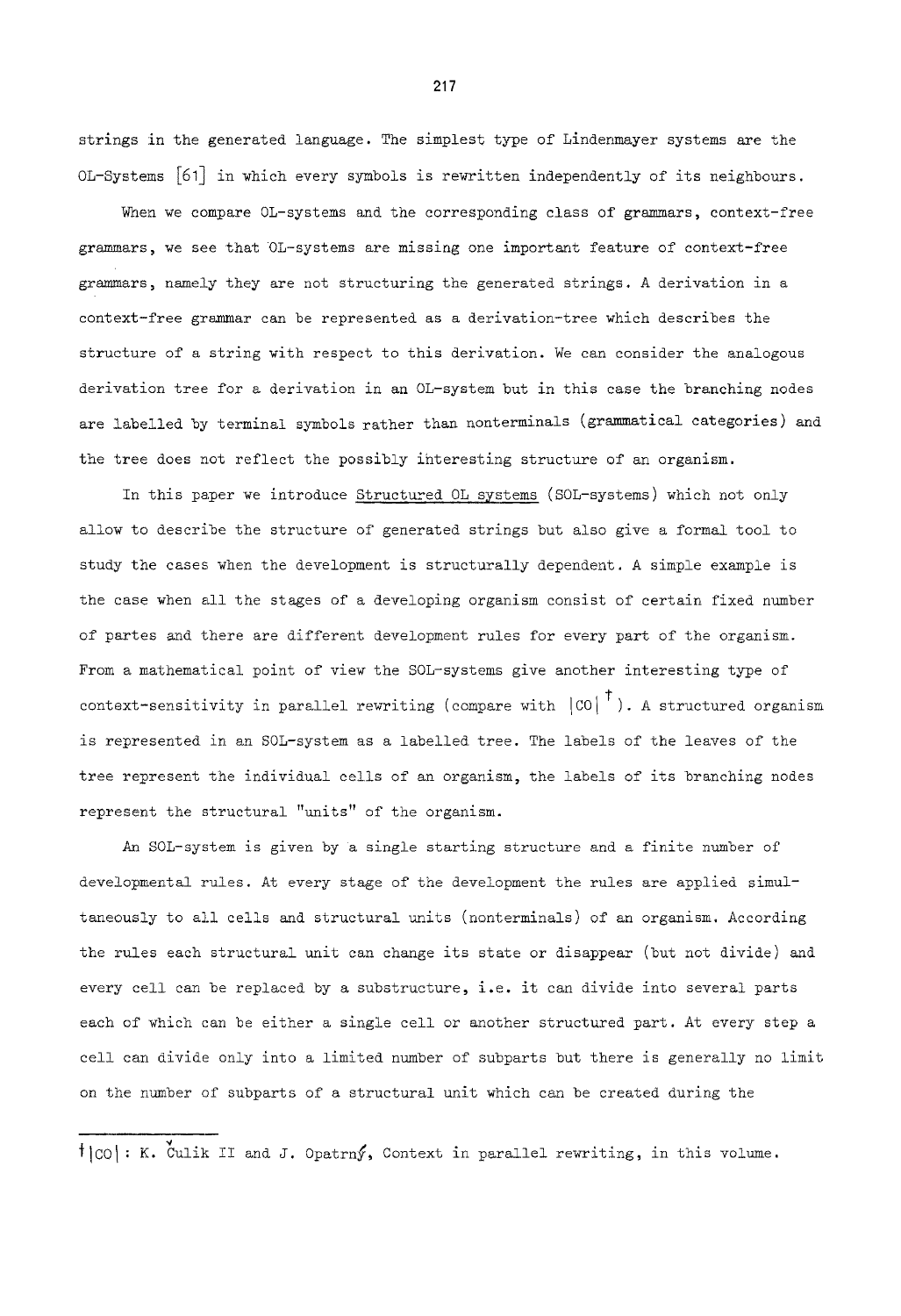development, i.e. there is generally no limit on the number of sons of a branching node.

Types of structural units will be represented by labels from an alphabet which corresponds to the nonterminals of a context-free grammar. We will define SOL-systems in such a way that rewriting of a nonterminal may depend on its father but not on its sons in a tree. We consider parallel rewriting; at every step of a derivation all labels in a tree must be simultaneously rewritten. The language generated by an SOL-system is the set of all frontiers of the generated trees.

We will consider a special subfamily of SOL-systems, called simple SOL-systems, in which essentially only labels on leaves (individual cells) are rewritten, i.e. in a simple SOL-system it is possible to create new structural units but once a unit is created it never changes its state. We will show that the languages generated by simple SOL-systems are exactly length preserving *homomorphisms* (coding) of OL-languages [10,20]. Then we will investigate the properties of the family generated by unrestricted SOL-systems (SOL). We will show that SOL is closed under Kleene *operation (u,.,~)*  and under e-free homomorphism but not under intersection with a regular set.

The closure result will help us to establish the relations of SOL to other known families of languages. It is easy to show that SOL  $\supseteq$  TOL [81] and then, using the closure results, that SOL  $\cong$  ETOL [89]. The fact that the later inclusion and therefore, of course, also the former is proper follows from the result that SOL is incomparable with the family of context-sensitive languages. Actually it will be shown that any recursively enumerable set over T with an end *marker* can be expressed as an intersection of an SOL language over an extended alphabet with the set of all the terminal . strings with the endmarker.

218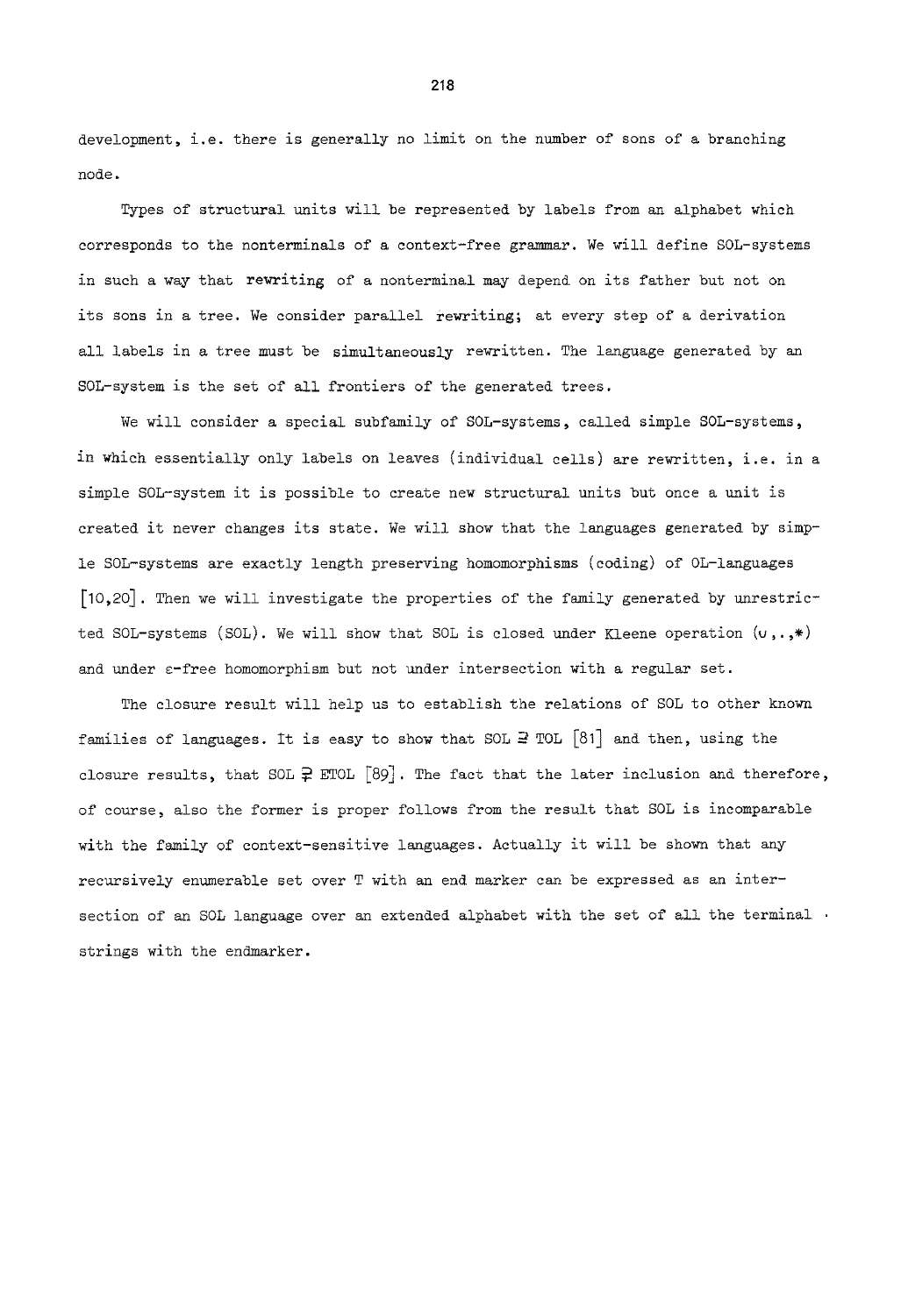2. Preliminaries.

We assume the knowledge of the basic notions and notation of formal language theory, see e.g.  $[HU^+, 102]$ . We start with a slightly modified, but equivalent, definition of extended table OL-systems  $[89]$ , involving as special cases OL-systems  $[61]$  $EOL-systems$  [35] and TOL-systems  $[81]$ .

Definition: An extended table L-system without interaction (ETOL system) is a 4-tuple  $G = (V, T, \Omega, \sigma)$  where

- (i) V is a finite nonempty set, the alphabet of  $G$ ,
- (ii)  $T \subseteq V$ , the terminal alphabet of G,
- (iii)  $\varnothing$  is a finite set of tables.  $\varnothing = {\{P_1, \ldots, P_n\}}$  for some  $n \geq 1$ , where each  $P_i \in V \times V^*$ . Element (u,v) of  $P_i$ ,  $1 \le i \le n$ , is called a production and is usually written in the form  $u \rightarrow v$ . Every  $P_i$ ,  $1 \leq i \leq n$ , satisfies the following (completness) condition: For each  $a \in V$  there is  $w \in V^*$  so that  $(a,y) \in P_i$ ,
- (iv)  $\sigma \in V^+$ , the axiom of G.

Definition: An ETOL-system  $G = (V, T, \hat{V}, \sigma)$  is called

- (i) a TOL-system if  $V = T$ ;
- (ii) an <u>EOL-system</u> if  $\hat{V} = \{P_1\};$
- (iii) an <u>OL-system</u> if  $V = T$  and  $\theta = \{P_1\}.$

Definition: Given an ETOL-system  $G = (V,T,P,\sigma)$  we write  $x \frac{\sigma}{G}$  y if there exist  $a_1, \ldots, a_k \in V$  and  $y_1, \ldots, y_k \in V^*$  so that,  $x = a_1 \ldots a_k$ ,  $y = y_1 \ldots y_k$  and for some  $P_i \in \mathcal{P}$ ,  $a_i \rightarrow y_i \in P_i$ ,  $j = 1,...,k$ .

The transitive and reflexive closure of binary relation  $\implies$  is denoted by  $\implies$  . Definition : Let  $G = (V, T, \mathcal{C}, \sigma)$  be an ETOL system. The language generated by G is denoted by  $L(G)$  and defined as  $L(G) = \{w \in T : \sigma \implies w\}.$ Notation: A language generated by an XYZ system, for any type XYZ will be called an XYZ-lamguage. The family of all the XYZ languages is denoted by XYZ.

<sup>&#</sup>x27;|HU|: J.E. Hopcroft and J.D. Ullman: Formal Languages and their Relation to Automata, Addison-Wesley, 1969.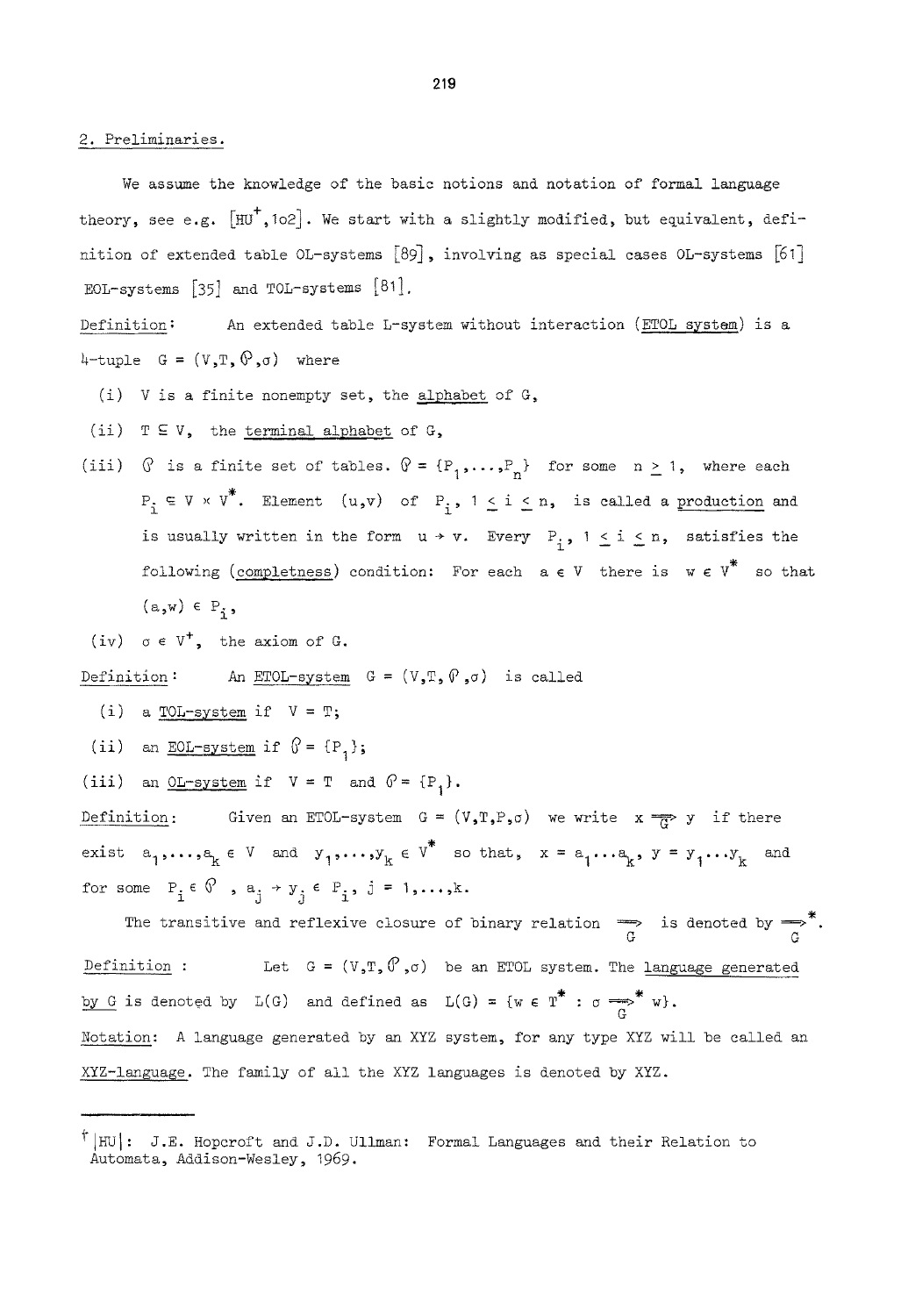Before we can define SOL-systems we need to introduce a notation for labelled trees (forests). We will recursively define labelled rooted ordered forests and expressions denoting them. We are not interested in names of particular nodes in a forest, i.e. we actually consider the equivalence classes of isomorphic forests. We consider forests with labels of leaves from one alphabet and labels of branch nodes (nonleaves) from another distinct alphabet.

Definition: Let T,N be two alphabets,  $T \wedge N = \varnothing$ , and let  $| \qquad , \qquad |$  and  $\lambda$  be reserved symbols not in  $T \cup N$ .

- (1)  $\lambda$  is a forest expression and denotes the empty tree (forest), i.e. the tree with no nodes.
- (ii) For  $a \in \mathbb{T}$ , a is a forest expression and denotes the tree with a single node (root)labelled by a.
- (iii) If  $e_1, e_2$  are forest expressions denoting nonempty forests  $\alpha$ ,  $\beta$  consisting from trees  $\alpha_1, \ldots, \alpha_m$  and  $\beta_1, \ldots, \beta_n$ , respectively, then  $e_1e_2$  is a forest expression and denotes the forest consisting from trees  $\alpha_1,\ldots,\alpha_m,\beta_1,\ldots,\beta_n$ .
- (iv) If  $A \in N$  and e is a forest expression denoting nonempty forest  $\alpha$  consisting of trees  $\alpha_1, \ldots, \alpha_n$  then A[e] is a forest expression and denotes the tree with the root labelled by A and the sons of the root, from left to right, the the roots of subtrees  $\alpha_1,\ldots,\alpha_n$ .

Notation. The set of all the forest expressions (forests) over alphabets N (labels of branch nodes) and T (labels of leaves) is denoted by  $(N,T)_*$ . Let  $(N,T)_+$  =  $(N, T)_{*}$  -  $\{\lambda\}$ . In the following the elements of  $(N, T)_{*}$  will be called structures (over N,T) and we will not distinguish between an expression and the forests denoted by it.

Notation. Let a be a particular occurence of symbol a in forest expression  $\alpha$ . The label at the father of the node labelled by the considered occurence of a will be denoted by Father  $($ a). This notation will be used in such a way that there will be no confusion of which oceurence of a is being considered.

Notation. Mapping Y (yield) maps  $\lambda$  to empty string (denoted by  $\varepsilon$ ) and a forest in  $(N, T)$  to the string of the labels of its leaves (from left to right).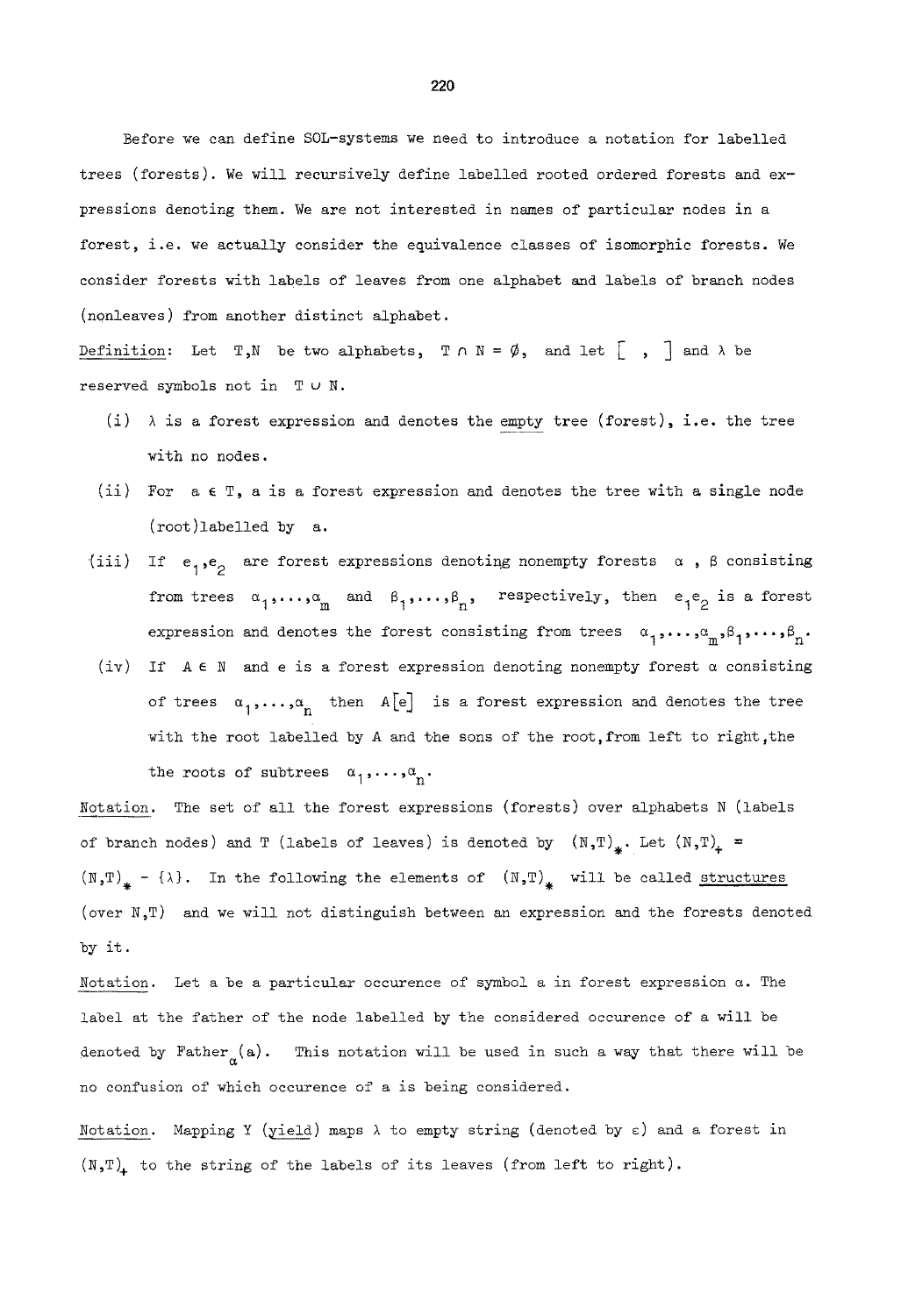### 3. Structered OL Systems.

Now we are ready to define formally structred 0L systems.

Definition: A structured OL-schema (SOL-system) is a tuple  $G = (N,T,P,\sigma)$  where

N is an alphabet of nonterminals (states of structural parts),

T is an alphabet of terminals,

P is a finite set of productions from (N∪(N×N)) × (N∪{λ})∪(T∪(N×T)) × (N,T).,

 $\sigma \in (N,T)_+$ , the initial structure.

The productions of an SOL-schema will be written in the following form (all possible types are given).  $A \rightarrow C$ ,  $A \cdot B \rightarrow C$ ,  $a \rightarrow \alpha$  and  $A \cdot a \rightarrow \alpha$  where  $A, B \in N$ ,  $C \in N \cup \{\lambda\}, \ a \in T, \ \alpha \in (N, T)_{\#}$  and " $\rightarrow$ ", "." are special reserved delimiters.

Definition: We write  $\alpha \implies \beta$  for  $\alpha \in (N, T)_{\neq}$   $\beta \in (N, T)_{\neq}$  where  $\alpha = x_1 x_2 \dots x_n$  for  $x_i \in \mathbb{N} \cup \mathbb{T} \cup \{\left[\begin{matrix}, \\ j\end{matrix}\right], 1 \leq i \leq n$ , if there exists  $\beta' = w_1w_2 \dots w_n$  so that for  $1 \leq i \leq n$ :

- (i) if  $x_i \in \{ | , | \}$  then  $w_i = x_i;$
- (ii) if  $x_i \in T \cup N$  then either  $x_i \rightarrow w_i \in P$  or  $A \cdot x_i \rightarrow w_i \in P$  where  $A_i = \text{father}_{\alpha}(x_i);$
- (iii)  $\beta$  is obtained from  $\beta'$  by repeated replacing of each subexpression of the form X $X$ X, $\lambda$ [Z] or A[ $\lambda$ ] by XY,Z or  $\lambda$ , respectively, until either  $\beta = \lambda$ or there is no occurence of  $\lambda$  in  $\beta$ .

Let  $\Rightarrow^*$  be the transitive and reflexive closure of relation  $\Rightarrow$ .

Definition: The set of structures generated by G is denoted T(G) and defined to be the set  $T(G) = \{\alpha : \sigma \Longrightarrow^* \alpha\}.$ 

The language generated by G, denoted by  $L(G)$ , is the set of the yields of all the structures generated by G. Formally  $L(G) = {Y(\alpha) : \alpha \in T(G)}$ .

Definition: A structured OL-schema G is called a structured OL-system (SOL-system) if it satisfies the condition of completness: For every  $\alpha \in T(G)$  there exists  $\beta$ such that  $\alpha \Rightarrow \beta$ .

Our definition of completness requires that for every structure which can be developed from the starting structure there is a "next step" in development. After some definitions and auxiliary results it will be shown that the choice of a more restrictive definition of completness (strong completeness) requiring existence of a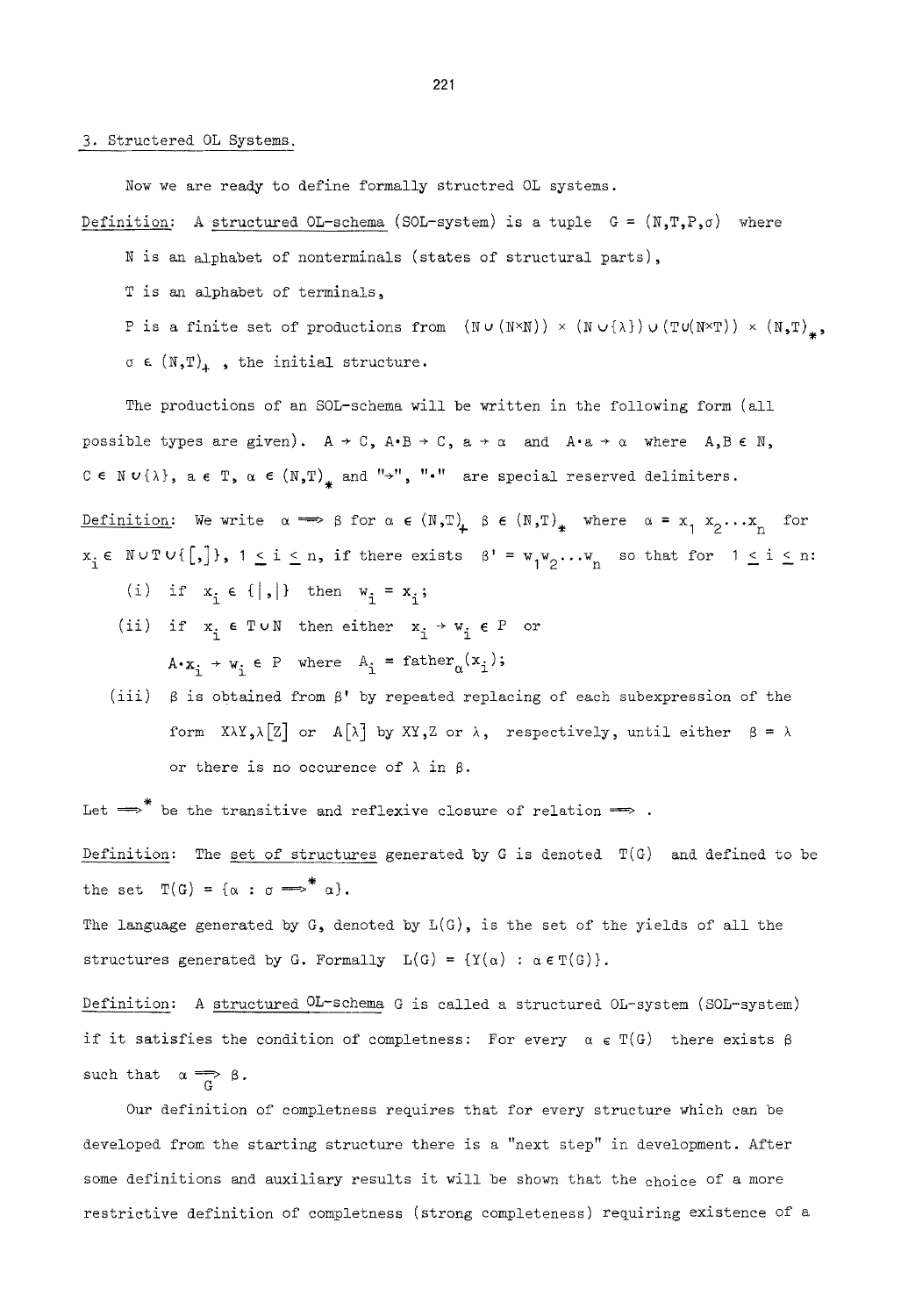"next step" for every structure in  $(N, T)_r$  does not change the families of sets of structures or languages generated by SOL-systems.

Definition: An SOL-system  $G = (N, T, P, \sigma)$  is called full if  $P \subseteq \{S \rightarrow S\} \cup ((N \times \overline{N}) \times (\overline{N} \cup \{\lambda\})) \cup ((N \times T) \times (\overline{N}, T))$ 

where  $\bar{N} = N - \{S\}$ , S being the root of  $\sigma$ , i.e. the father-context appears on the left side of every production with the exemption of the production which keeps unchanged the (reserved) label of the root.

Definition: SOL-systems G<sub>1</sub> and G<sub>2</sub> are called equivalent if  $L(G_1) = L(G_2)$ . Lemma ]: For every SOL-system there exists an equivalent full SOL-system. Proof. Given an SOL-system  $G = (N, T, P, \sigma)$  we construct a full SOL-system  $G' = (N', T, P', \sigma')$  where  $N' = N \cup \{S\}$  for a new symbol S not in  $N \cup T, \sigma' = S[\sigma],$ and  $P' = {A \cdot X \rightarrow w : A \cdot X \rightarrow w \in P} \cup {A \cdot X \rightarrow w : X \rightarrow w \in P}$  and  $A \in N'$   $\cup$  {S $\rightarrow$ S}.

Clearly,  $L(G') = L(G)$ .

Definition: An SOL-system  $G = (N, T, P, \sigma)$  is called strongly complete if for every  $\epsilon$  (N,T)<sub>+</sub> there exists  $\beta$  such that  $\alpha \implies \beta$ .<br>G

Theorem I: For every SOL-system G there exists an equivalent strongly complete SOL system.

Proof. By Lemma 1 we may assume that  $G = (\mathbb{N}, \mathbb{T}, P, \sigma)$  is full. We construct the SOLsystem  $G' = (N,T,P',\sigma)$  where  $P' = P \cup \{A*X\}$  :  $A \in N, X \in N \cup T$  and there is no production of the form A.X+W in P}.

Clearly,  $G'$  is full and  $L(G') = L(G)$ .

Now we will study a special case of SOL-system, called simple SOL-system (SSOLsystems), in which essentially only terminal symbols are rewritten at every step of a derivation. We will show this subclass of SOL-systems generates exactly the same family of languages as several other types of systems known already to be equivalent, namely FMOL systems [9]~ E0L systems [35], and length preserving homomorphisms of OL languages EIO,20]. This does not mean SSOL-systems are without interest, on the contrary they give an alternative mechanism for the description of languages from a very natural class with the advantage to exhibit explicitly the structure of generated objects. They also contribute another evidence to our opinion that the family of the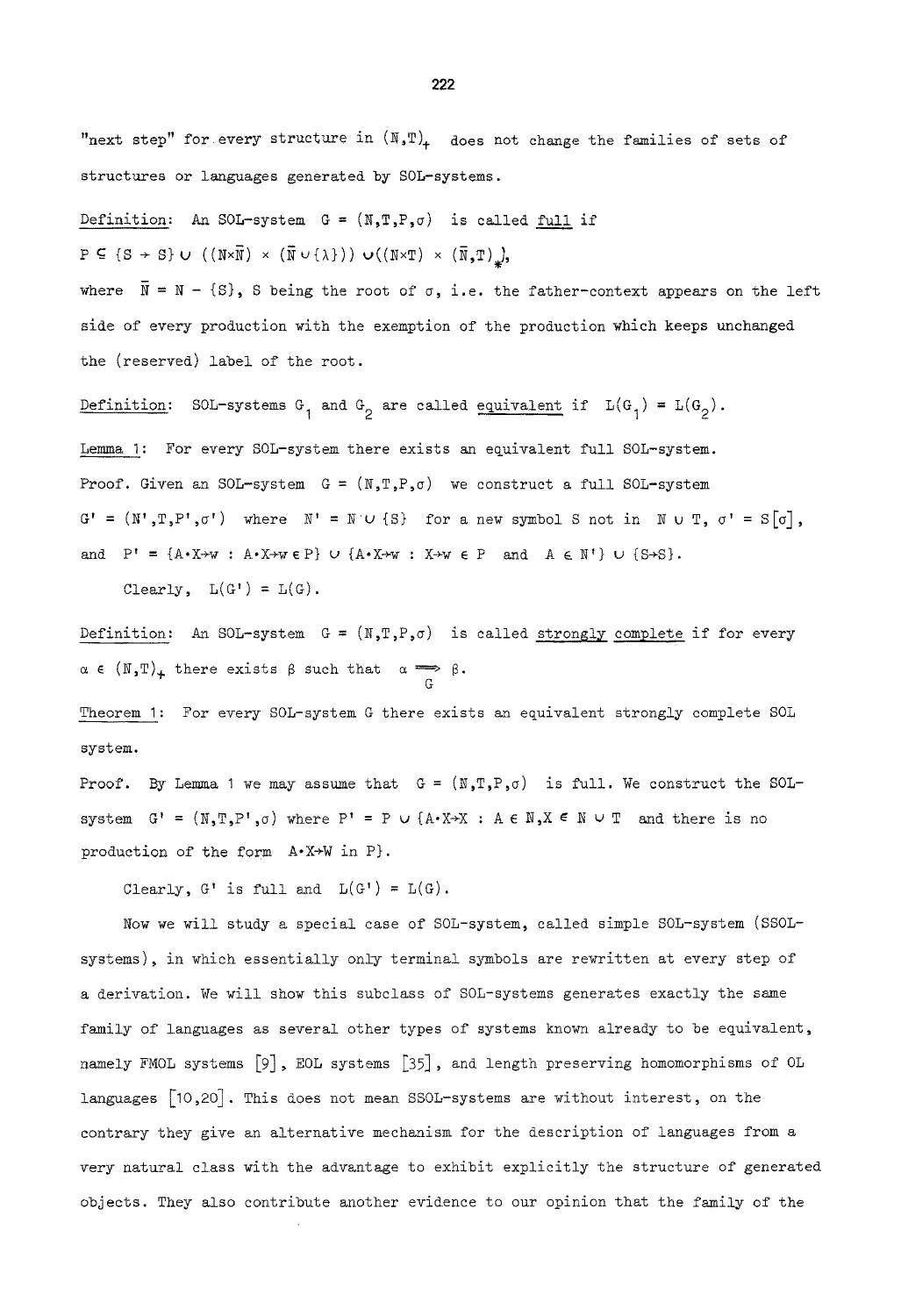length-preserving homomorphisms of OL-languages is a very natural class of languages. Definition: AN SOL-system  $G = (N, T, P, \sigma)$  is called simple (SSOL) if  $P = {A+A : A \in \mathbb{N}} \cup P'$  where  $P' \subseteq (N \times T \cup T) \times (N,T)_*$ .

In the following we omit the "identity productions" of form A÷A whenever an SSOL-system is exhibited.

Notation. Let  $COL = {h(L)} : L \in OL$ , h is a length-preserving homomorphism}.

## Lemma 2:  $COL \subseteq SSCL$ .

Proof. Let  $G = (\Sigma, P, \sigma)$  be an OL-system and h be a homomorphism from  $\Sigma^*$  to  $T^*$ . Clearly, we can assume withnout loss of generality that  $\Sigma \cap T = \emptyset$ .

Construct SSOL system  $G' = (\Sigma \cup \{S\}, T, P', \sigma')$  where

- (i) S is a new symbol not in  $\Sigma \cup T$ .
- (ii) Let  $\sigma = a_1 \ldots a_n$ ,  $a_i \in \Sigma$  for  $i = 1, 2, \ldots n$ . Then  $\sigma' = S[a_1[h(a_1)]a_2[h(a_2)] \ldots a_n[h(a_n)]].$
- $(\texttt{iii})~~\mathbf{P'} = \{\mathbf{a}\cdot\mathbf{h}(\mathbf{a})\texttt{}+\!\mathbf{b}_1\big[\mathbf{h}(\mathbf{b}_1)\big]\mathbf{b}_2\big[\mathbf{h}(\mathbf{b}_2)\big]~\dots~\mathbf{b}_\mathbf{k}\big[\mathbf{h}(\mathbf{b}_\mathbf{k})\big]~:$ :  $a, b_1, b_2, \ldots, b_k \in \Sigma$  and  $a \rightarrow b_1 b_2 \ldots b_k \in P$ . Clearly,  $h(L(G^{\dagger})) = L(G)$ .

Lemma  $3:$  SSOL  $\subseteq$  COL.

Proof. Let  $G = (N,T,P,\sigma)$  be an SSOL-system. By modification of Lemma 1 we can clearly assume that  $P \subseteq (N\times T) \times (N,T)_{*}$  with "identity" productions omitted. Let  $\Sigma = N \times T$  and let g be the mapping from  $(N, T)_*$  into  $\Sigma^*$  which maps a structure  $\alpha \in (N, T)_*$  to the string  $(A_1, a_1)$  ...  $(A_n, a_n)$  such that  $a_1 \ldots a_n = Y(\alpha)$  and  $A_i =$  $father_{\alpha}(a_i)$  for  $1 \leq i \leq n$ . In particular  $g(\lambda) = \varepsilon$ . We construct OL system  $G' = (\Sigma, P', \sigma')$  where  $\sigma' = g(\sigma)$  and  $P' = (\Lambda, a) + g(\Lambda | \beta |) : A \in \mathbb{N}$ ,  $a \in \mathbb{T}$  and  $A \cdot a \rightarrow \beta \in P$ .

Note that if forest  $\beta$  does not include a tree consisting from a single node only, then  $g(A|B|) = g(B)$ . Let h be the homomorphism from  $\chi^*$  to  $T^*$  defined by  $h((A,a)) = a$  for every  $(A,a) \in \Sigma$ .

It is easy to verify that  $h(L(G')) = L(G)$ . Theorem  $2:$  SSOL = COL = EOL = FMOL.

Proof. By Lemma 2 and 3 we have the first equation; the definitions of FMOL languages and other results are in [9,20]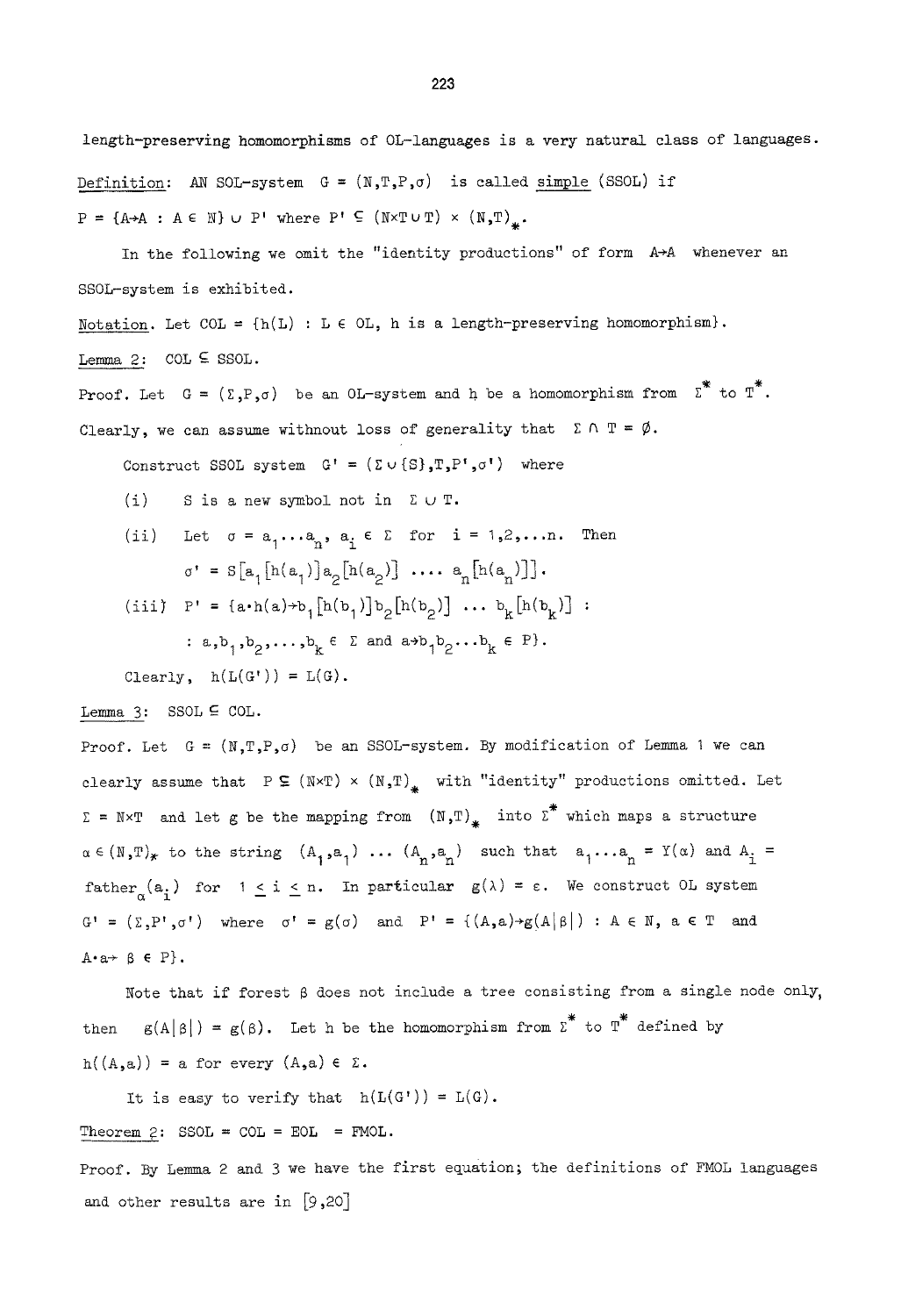### h. Closure Properties of SOL.

To show the relation of SOL to other known families of languages we will need some closure results which will be shown first. The most interesting is the closure of SOL under s-free homomorphisms which in particular means that codings (lengthpreserving homomorphisms) do not increase the descriptive power of SOL-systems.

Theorem 3: Family SOL is closed under  $\varepsilon$ -free homomorphisms.

Proof. Given an SOL language L over T and a homomorphism h from  $T^*$  to  $\Sigma^*$  we may assume by Lemma 1 that L is generated by full SOL system  $G = (N, T, P, \sigma)$  and we construct SOL-system  $G' = (N', \Sigma, P' \sigma')$  as follows.

Let  $N' = N \cup T \cup (N \times T) \cup {\overline{A}} : A \in N$   $\cup$  {Q} where Q is a new symbol not in N $\cup$  T. Let f be the homomorphism from  $(N,T)_*$  into  $(N',\Sigma)_*$  defined as follows. The forest expression  $f(\alpha)$  is obtained from expression  $\alpha$  by replacing every terminal symbol from T, say a, by subexpression  $a[a_1Q[a_2]Q[a_3] \ldots Q[a_n]]$  where h(a) =  $a_1a_2...a_n$ .

Let  $\sigma' = f(\sigma)$  and productions P' be constructed as follows:

- (i) A+A is in P' for every A in N.
- (ii)  $A \cdot a \rightarrow (A, a)$  is in P' for all A in N and a in T.
- (iii) a.t+t is in P' for all a in T and t in  $\Sigma$ .
- $(iv)$   $\bar{S} \rightarrow S$  is in P'.
- (v) If A.B+X is in P then  $\overline{A}$ .  $\overline{B}$ +X is in P' for all A,B in N and X in N u { $\lambda$ }.
- (vi) If  $A \cdot a \rightarrow a$  is in P and  $h(a) = a_1 a_2 \ldots a_n$  then  $(A, a) \cdot a_1 \rightarrow f(a)$  is in P' for all A in N and a in T.
- (vii)  $(A,a) \rightarrow \lambda$  is in P' for all A in N and a in T.

(viii)  $Q \rightarrow \lambda$  is in P'.

(ix) Q·t→ $\lambda$  for every t in  $\Sigma$ .

Clearly, in any derivation in G' the productions (i)-(iii) and the productions (iv)-(ix) can be used only in alternative steps, namely, the former in odd steps and later in even steps of any derivation. Realizing this it is straigthforward to verify that  $L(G') = h(L(G))$ .

Theorem 4: The family SOL is closed under union, concatenation and star. Proof. Let  $G_1 = (N_1, T_1, P_1, \sigma_1)$  and  $G_2 = (N_2, T_2, P_2, \sigma_2)$  be SOL-systems. Assume that  $\mathbb{N}_1 \cap \mathbb{N}_2 = \emptyset$ .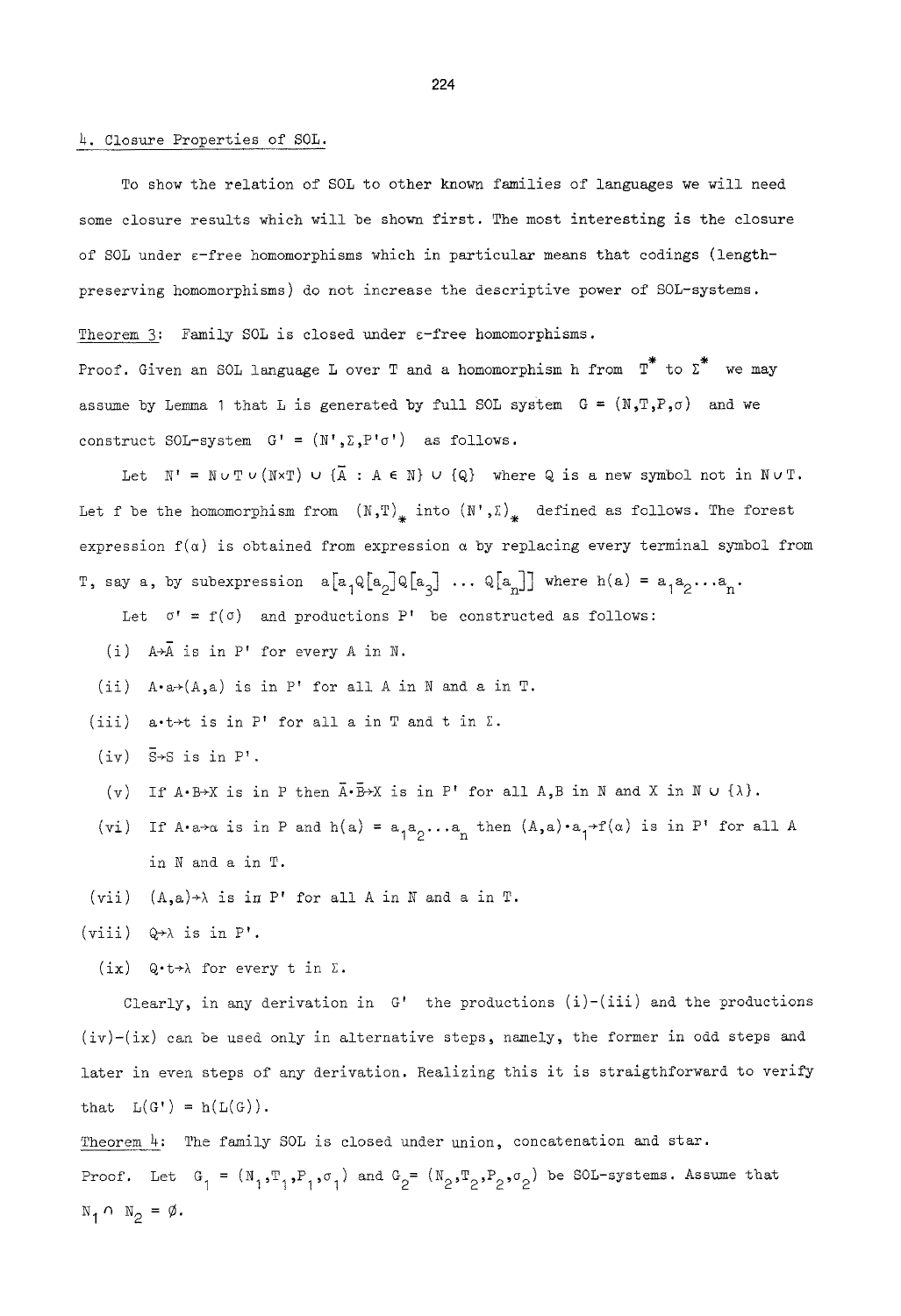To show the closure under union we construct an SOL-system  $(N_{3},T_{1} \cup T_{2},P_{3},\sigma_{3})$  as follows. Let  $N_2 = N_1 \cup N_2 \cup \{S, Q\}$  with S and Q new symbols not in  $N_1 \cup N_2 \cup T_1 \cup T_2$ . Assume  $I(\sigma_1) = a_1 \cdots a_n$ . Let  $\sigma_2 = b[a_1 a_1 a_2 \cdots a_n]$  and  $r_3 = r_1 \cup r_2 \cup b \cdot a_1 a_2 \cdots a_1 a_1$  $\rightarrow \sigma_2, Q \cdot a_i \rightarrow \lambda$  for i = 2,...,n}.

Clearly,  $L(G_q) = L(G_q) \cup L(G_q)$ .

To show the closure under concatenation we construct SOL-system  $(N_h, T_1 \cup T_2, P_h, \sigma_h)$ as follows.  $N_{\parallel} = N_1 \cup N_2 \cup \{S, A, B, C, D, E, F, H, Q\}$  where  $S, A, ..., Q$  are new symbols. Assume  $Y(\sigma_1) = a_1 \ldots a_n$  and  $Y(\sigma_2) = b_1 \ldots b_m$ . Let  $\sigma_1 = S[A[C[a_1]E[a_2 \ldots a_n]]A[D[b_1]E(a_2 \ldots a_m]]$  $\begin{bmatrix} b_0 \cdots b_m \end{bmatrix}$ ] and  $P_h = P_1 \cup P_2 \cup P_h'$  where  $P_h'$  consists of the following productions:

(I)  $A \rightarrow A$  (II)  $A \rightarrow B$  $\text{A} \cdot \text{C} \!\rightarrow\!\! \text{C} \qquad \qquad \text{B} \cdot \text{C} \!\rightarrow\!\! \text{F}$  $\text{A}\bullet\text{D}\!\!\rightarrow\!\text{D}\qquad \qquad \text{B}\bullet\text{D}\!\!\rightarrow\!\text{H}$  $A \cdot E \rightarrow E$  B  $B \cdot E \rightarrow Q$  $C \cdot a_1 \rightarrow a_1$  F $\cdot a_1 \rightarrow \sigma_1$  $D \cdot b_1 \rightarrow b_1$   $Q \cdot a_1 \rightarrow \lambda$  for  $i=2,\ldots,n$  $E \cdot a_i \rightarrow a_i$  for  $i=2,\ldots,n$   $H \cdot b_i \rightarrow \sigma_2$  $E \cdot b_i \rightarrow b_i$  for  $i=2,...,n$  Q.b.<sub>i</sub>  $\rightarrow \lambda$  for  $i=2,...,m$ .

Productions of group (I) allow to delay the start of the generation of strings in  $L(G_1)$  or  $L(G_2)$  to assure that even by parallel generation all strings in  $L(G_1)\cdot L(G_2)$  are obtained. Once the production A+B is used the productions of group (II) assure the start of generation from  $\sigma_1$  by productions  $P_1$  or from  $\sigma_2$  by productions  $P_2$ . It is straightforward to verify that  $L(G_h) = L(G_1) \cdot L(G_2)$ .

Finaly, to show the closure of SOL under star we construct SOL-system  $(N_{5},T_{1},T_{5},\sigma_{5})$  as follows. Let  $N_{5} = N_{4} \cup \{S,A,B,C,D,E\}$  where  $S,A,B,C,D,E$  are new symbols not in  $N_1 \vee T_1$ . Assume  $\sigma_1 = a_1 a_2 \cdots a_n$ . Let  $\sigma_5 = S[a_1 Q[a_2 a_3 \cdots a_n]]$  and  $=$  A[C[a<sub>1</sub>]D[a<sub>2</sub>a<sub>3</sub>...a<sub>n</sub>]]. Let  $P_5 = P_1 \cup P'$  where P' consists of the following productions: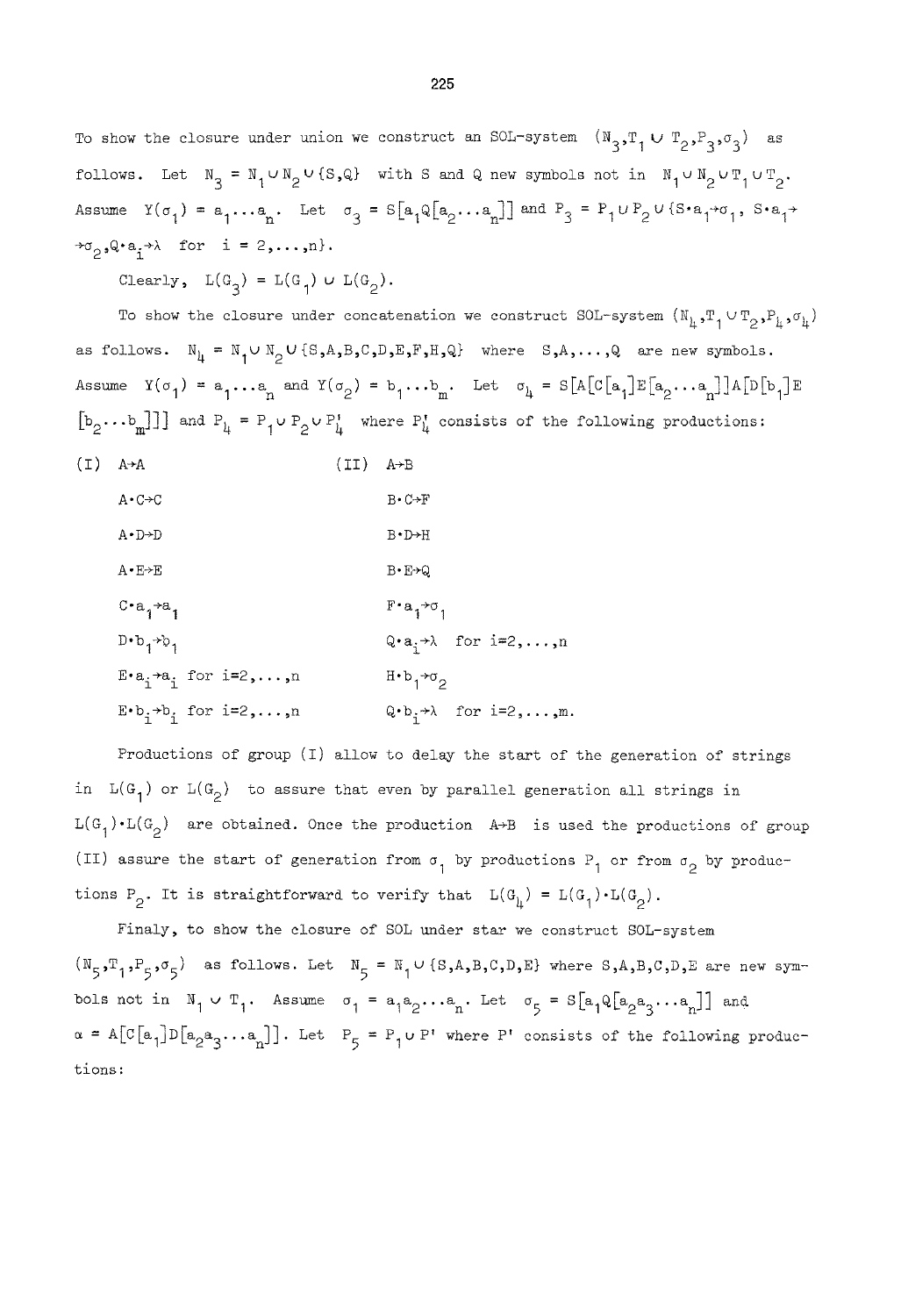| $S + S$                                                 | $A \cdot C \rightarrow C$                           |
|---------------------------------------------------------|-----------------------------------------------------|
| $s_{a_1}a_0$                                            | A∙D→D                                               |
| $S \cdot a_1 \rightarrow \lambda$                       | $B \cdot C \rightarrow E$                           |
| Q→λ                                                     | $B \cdot D \rightarrow Q$                           |
| $Q \cdot a_i \rightarrow \lambda$ for $2 \leq i \leq n$ | $0 \cdot a_1 \cdot a_1$                             |
| A→A                                                     | $D \cdot a_i \rightarrow a_i$ for $2 \leq i \leq n$ |
| A→B                                                     | $E \cdot a_1 \rightarrow o_1$                       |

It is straigthforward to verify that  $G_{\epsilon}$  generates only strings in  $L(G_1)^*$  To see that all such strings are generated we observe that  $S \underset{G_r}{\longrightarrow}^* S[\alpha S[\alpha S[\alpha \dots S[\alpha]]\dots]]$  $^{\circ}$ 5 and that  $\alpha \rightarrow \alpha \rightarrow B[\mathbb{C}[a_{1}]D[a_{2}a_{3}...a_{n}] \rightarrow B[\mathbb{E}[a_{1}]Q[a_{2}a_{3}...a_{n}] \rightarrow B[\mathbb{E}[\sigma_{1}]] \rightarrow B[\mathbb{E}[\sigma_{1}]]$ for all  $k \geq 0$  and  $\beta$  in  $T(G_1)$ . Therefore for any  $m \geq 1$  and  $\beta_1, \ldots, \beta_m$  in  $T(G_1)$ we have  $\alpha \longrightarrow k_1$   $\alpha \longrightarrow k$   $B[E[\beta_1]]$  for  $1 \leq i \leq m$  and by suitable choice of  $k_1$ ,  $1 \leq i \leq m$ , we can "synchronized" derivation  $S \implies^* S[B[E[\beta_1]] S[B[E[\beta_2]]] ...$  $\ldots$  **s**  $\mathbb{E}\left[\mathbb{E}\left[\mathbb{B}_{m}\right]\right]\right]\left[\ldots\right]$ . Since  $\sigma_5 \implies \lambda$  also  $\varepsilon \in L(G_5)$ .

## 5. Relation of SOL to other Families of Languages.

First we show that SOL-systems can simulate TOL-systems and then using the closure of SOL under  $\varepsilon$ -free homomorphisms this result will be generalized to ETOL-systems. It is easy to see that these results can be further generalized to (E)TOL-systems with some restrictions on the sequences of productions which may be used in a derivation.

# Lemma  $4:$  TOL  $\subseteq$  SOL.

Proof. Given TOL system  $G = (T, {P_1, \ldots, P_n}, \sigma)$  we construct SOL-system  $G' = (\mathbb{T}, \mathbb{N}, \mathbb{P}, \sigma')$  where  $\mathbb{N} = \{0, 1, \ldots, n\}$ ,  $\sigma' = 0[\sigma]$  and  $P = \{\mathbf{i} \cdot \mathbf{a} * \mathbb{W} : \mathbf{a} * \mathbb{W} \in \mathbb{P}_{\mathbf{i}}\} \cup$  $\cup \ \{\texttt{i} \texttt{+j} \ : \ \texttt{i} \in \ \texttt{N}, \ \texttt{j} \in \ \texttt{N} \ - \ \{\texttt{0}\} \} \ \cup \ \{\texttt{0} \texttt{-a} \texttt{+a} \ : \ \texttt{a} \in \texttt{T}\}.$ 

Clearly,  $L(G') = L(G)$  and therefore TOL  $\subseteq$  SOL.

The following lemma shows that in certain restricted manner every recursively enumerable set can be represented by an SOL-system.

Lemma 5: Let L be a recursively enumerable set over  $\Sigma$  and let  $\frac{4}{3}$ ,  $\frac{4}{7}$  be not in  $\Sigma$ . There exists an SOL language  $L' \subseteq (\Sigma \cup {\{\nexists\}}) \stackrel{*}{\cdot} \frac{4}{4}$  such that  $L\{\nexists\} = L' \cap \Sigma^*(\#\).$ 

**226**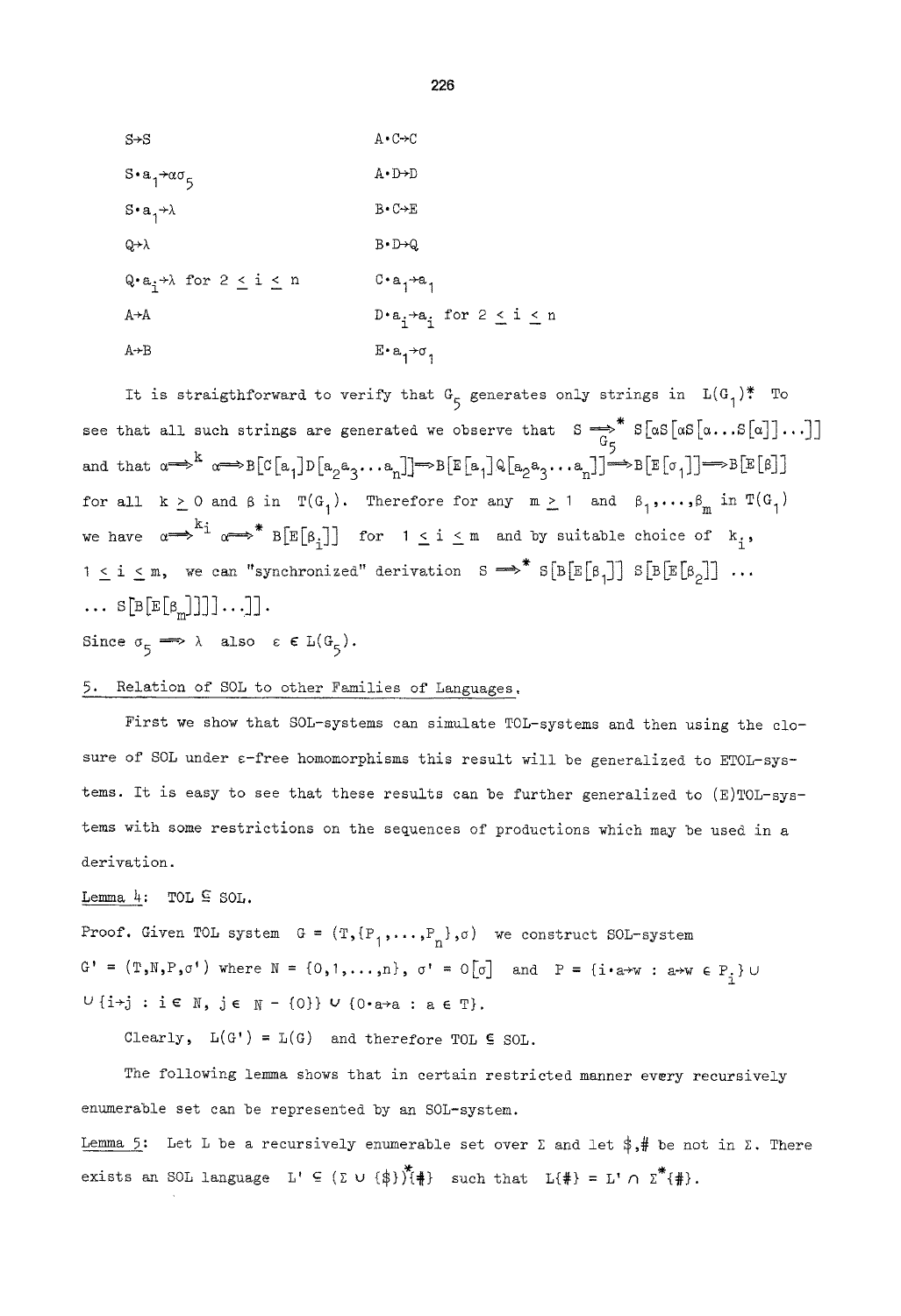Proof. It follows from results in  $[G,H,F]^{\dagger}$  see for example Lemma 1 in  $[r]^{\dagger}$  that L can be generated by a phrase-structure grammar  $G = (N, T, P, S)$  with productions only of the form A $\rightarrow$ B, A $\rightarrow$ BC, AB $\rightarrow$ AC, A $\rightarrow$ a or A $\rightarrow$ s for A,B,C  $\in$ N and a $\in$ T, i,e. there are only context-free or "left-context-sensitive" productions in P. We can then construct SOL system  $G' = (N', T', P', \sigma)$  where  $T' = T \cup {\{\}, \#}, N' = N \cup N^2 \cup {\{\overline{\mathbb{A}}} : \mathbb{A} \in \mathbb{N} \} \cup {\{\mathbb{Q}}\}$  for Q not in  $N \cup T \cup {\{\nexists,\nexists\}}$ ,  $\sigma = S[\nexists \nexists]$  and P' is defined as follows.

(i) For all  $A, B, C$  in N and a in  $T \cup \{\$\}$  the following productions are in P'.  $A \cdot B \rightarrow B$   $(A, B) \cdot a \rightarrow B$  $(A, B) \cdot C \rightarrow (B, C)$   $Q \rightarrow \lambda$  $(A, B) \cdot (C, D) \rightarrow (B, C)$  Q·a<sup>→</sup> $\lambda$  $A \cdot (B \cdot C) \rightarrow B$   $A \cdot \# \rightarrow \#$  $A \cdot \overline{B} \rightarrow B$  **a** *A A A A A A A A A A A A A A*  $(A, B) \cdot \overline{C} \rightarrow (B, C)$  (A,B).  $\# \rightarrow \overline{B} [\#]$ 

**A" a-~\$** 

(ii) If A+a, B+b are in P and d is in  $T \cup {\{\n}$  then the following productions are in P'. A-d+a

 $(A,B)\cdot d\rightarrow a Q|b|$ 

 $\bar{A} \cdot \# \rightarrow a \#$ .

(iii) If  $A\rightarrow \varepsilon$  is in P then D.A $\rightarrow Q$  is in P' for every D in N. If  $A \rightarrow B$  is in P then  $D \cdot A \rightarrow B$  is in P' for every D in N. If A  $\rightarrow$  BC is in P then D $\cdot$ A  $\rightarrow$  (B,C) is in P' for every D in N. If AB+AC is in P then A.B+C is in P'.

Let h be the homomorphism from  $(N \vee N^2 \vee {\overline{A}} : A \in N)^*$  into  $N^*$  defined by  $h(A) = h(\overline{A}) = A$  for every A in N and  $h(A,B) = AB$  for all A,B in N. It can be verified (by induction on the length of a derivation) that if  $\sigma = \frac{1}{\sigma} \alpha$  then  $\alpha$  must be of the

 $|P|: M.$  Penttonen, LCS = CS, to appear in Information and Control.

IGI: A.V. Gladkij, Formal grammars and languages (in Russian) Mir, Moscow, 1973 IHI: L.H. Haines, A representation for context sensitive languages, Transaction of the Amer. Math. Society, to appear.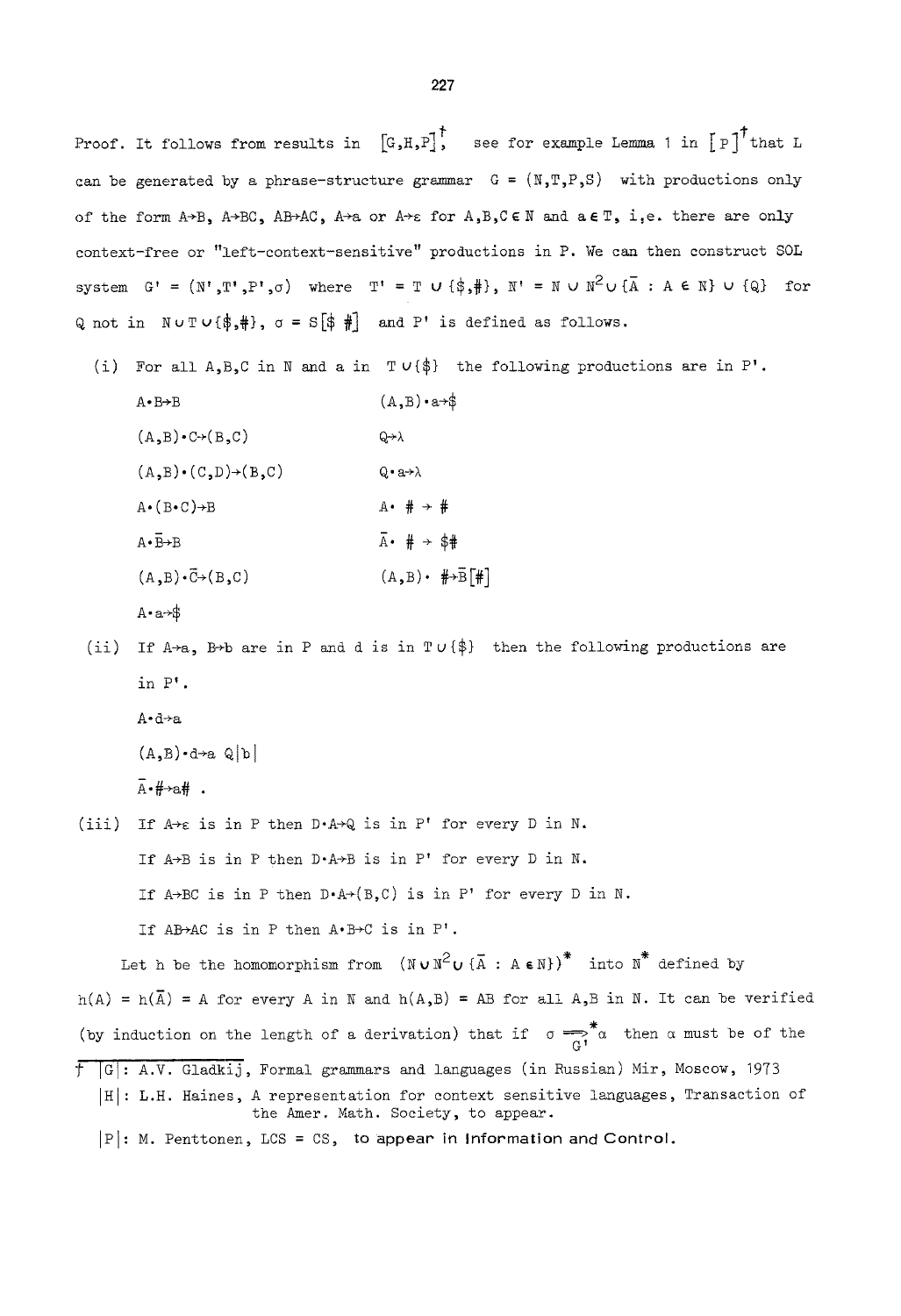form  $X_1[t_1X_2[t_2X_3[\ldots X_{k-1}[t_{k-1}X_k[t_k]]\ldots]]]$  where  $t_i$  is in Tu{\$} for  $i = 1,...,k$ ,  $X_i$  is in  $N \cup N^2$  for  $i = 1,...,k-1$  and  $X_k$  is in  $N \cup N^2 \cup {\overline{A}}$  :  $A \in N$ } and  $h(X_1X_2...X_k)$  is in  $L(G)$ . Moreover, if  $t_1t_2...t_k$  is in  $T^*$  then also  $t_1t_2...t_k$  is in  $L(G)$ . Thus  $L(G')\subseteq L(G)\cap T^*(\#)$ .

To show the reverse inclusion we observe that every string  $x$  in  $L(G)$  can be generated by a derivation  $S \rightarrow^* w \rightarrow^* x$  such that  $w \in N^*$  and we do not use the productions of the form A+a in the derivation  $S \implies^* w$  and on the other hand we use only such productions in  $w \Rightarrow x$ . Further we can see that

- (i) If  $A_1A_2...A_n \Rightarrow B_1B_2...B_m$  for  $A_i$  in N for  $1 \le i \le n$  and  $B_i$  in N for  $1 \le j \le m$ then there exist  $t_1,\ldots,t_n, s_1,\ldots,s_m$  in  $T\cup\{\frac{k}{r}\}$  such that  $A_1[t_1A_2[t_2 A_3[\ldots A_{n-1}[t_{n-1} A_n[t_n]]\ldots]]] \Rightarrow^* B_1[s_1B_2[s_2 B_3[\ldots A_n]]$  $\ldots$   $B_{m-1}$   $\left[ s_{m-1}B_m \left[ s_m \right] \right] \ldots$ ]].
- (ii) If  $A_i \rightarrow a_i$   $\in$  P for  $1 \leq i \leq k$  then

 $A_1[t_1A_2[t_2...A_{k-1}[t_{k-1}A_k[t_k]]...]] \Rightarrow A_1[a_1A_2[a_2...A_{k-1}[a_{k-1}A_k[a_k]]...]]$ Therefore every derivation in G can be simulated by a derivation in G' and  $L(G) \cap T^*{\{\#}\} \subseteq L(G^*)$ .

Theorem 5. Family SOL is incomparable with the family of context sensitive languages (CSL).

Proof. Every SOL languages is clearly exponencially dense in the terminilogy of  $[CO]$ , i.e. for every SOL language L there exist constants p,q such that for every string u in L of length n, n  $\geq$  p there is string v in L of length m so that  $\frac{n}{q} \leq m$  < n. There are context-sensitive languages not satisfying this property, e.g. the language  ${a<sup>2</sup>}$ : n > 0} therefore CSL  $\text{E}$  SOL.

CSL is closed under intersection with a regular set therefore for every contextsensitive language L' the language  $L \cap \Sigma^*$  {#} is again context sensitive. Thus the assumption SOL  $\subseteq$  CSL is in contradiction with Lemma 5.

Corollary: Family SOL is not closed under intersection with a regular set.

Proof. By Lemma 5 and Theorem 5-

Theorem 6. ETOL  $\subsetneq$  SOL  $\cup$  {{ $\in$ }}.

<sup>&</sup>lt;sup>†</sup> [CO] K. Culik II and J. Opatrny, Context in parallel rewriting, in this volume.